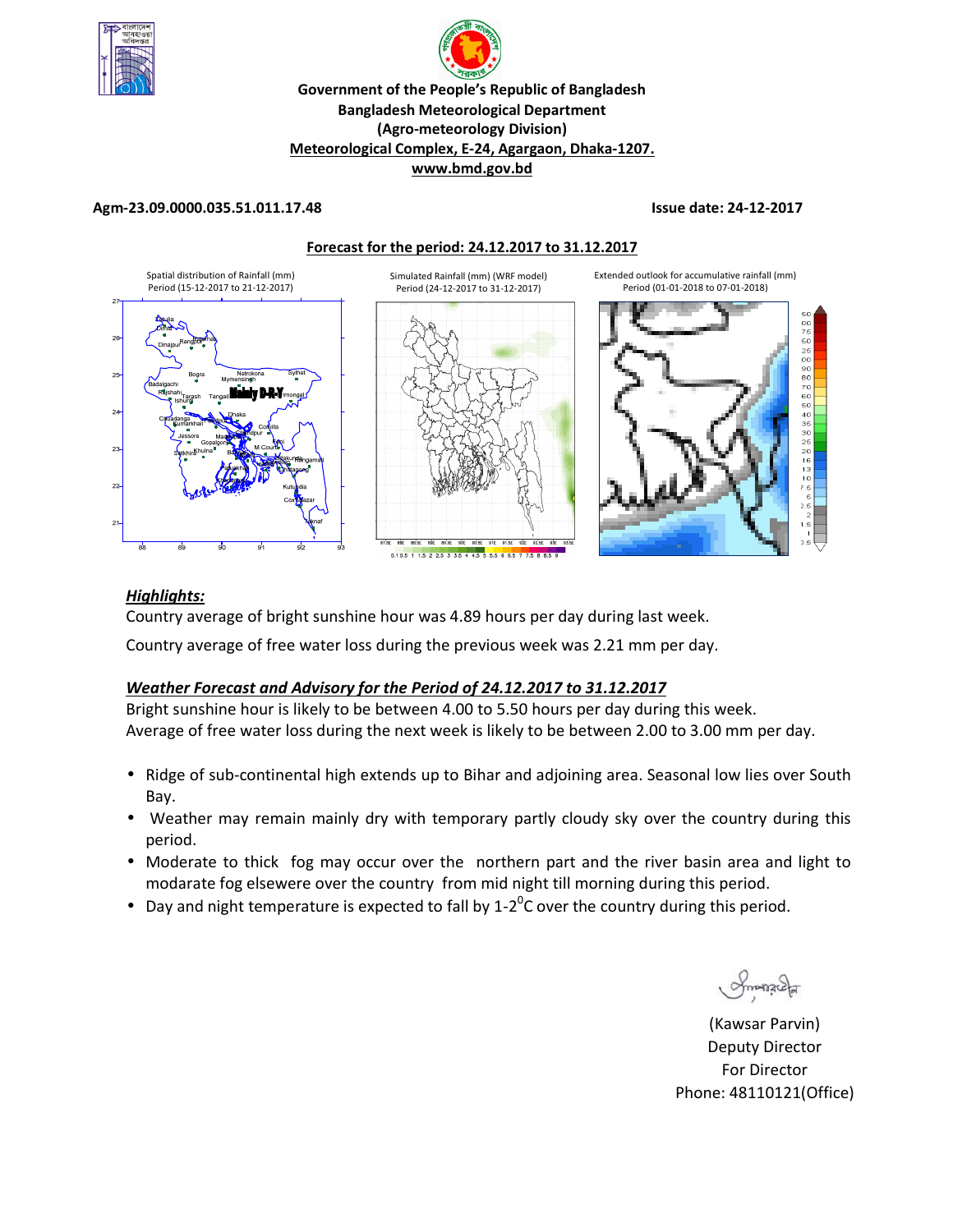## *Short Weather description Period: 15.12.2017 to 21.12.2017*

## *Maximum And Minimum Temperature (Range and Extreme)*

| <b>Divisions</b> | Maximum<br>temperature<br>range in <sup>o</sup> C |        |                   |    | Highest maximum<br>temperature in <sup>o</sup> C |                   |                |      |                          | Minimum<br>temperature<br>Range in <sup>o</sup> C | Lowest minimum<br>temperature in $^{\circ}$ C |                    |  |
|------------------|---------------------------------------------------|--------|-------------------|----|--------------------------------------------------|-------------------|----------------|------|--------------------------|---------------------------------------------------|-----------------------------------------------|--------------------|--|
| <b>Dhaka</b>     | 28.2                                              |        | $-20.4$           | °⊂ | Madaripur                                        | 28.2              | $^{\circ}$ c   | 17.5 |                          | 12.0 $^{\circ}$ C                                 | Gopalgoni                                     | °c<br>12.0         |  |
| Mymensingh 27.0  |                                                   |        | $-23.7\text{ °C}$ |    | Mymensing+Netrokona                              | 27.0              | $\overline{c}$ | 17.9 |                          | $13.6\text{ °C}$                                  | Mymensingh                                    | °⊂<br>13.6         |  |
| Chittagong       | 29.6                                              |        | $-22.8\text{ °C}$ |    | Cox'sbazar                                       | 29.6              | $\overline{c}$ | 20.0 |                          | $\overline{12.7}$ <sup>o</sup> C                  | Sitakunda                                     | 12.7 $^{\circ}$ C  |  |
| Sylhet           | 28.9                                              |        | $-23.0\degree$ C  |    | Srimangal                                        | 28.9              | $^{\circ}$ c   | 17.5 | $\overline{\phantom{0}}$ | 13.0 $^{\circ}$ C                                 | Srimangal                                     | 13.0 $^{\circ}$ C  |  |
| Rajshahi         | 27.5                                              | $\sim$ | 18.5 $\degree$ C  |    | Bogra                                            | 27.5              | °c             | 16.5 |                          | $\overline{11.5}$ <sup>o</sup> C                  | Raishahi+B.Gachhi                             | 11.5 $\sqrt[6]{C}$ |  |
| Rangpur          | 28.2                                              |        | $-18.6\text{ °C}$ |    | Dinajpur                                         | $28.2 \text{ °C}$ |                | 16.5 |                          | 11.5 $^{\circ}$ C                                 | Dinajpur                                      | 11.5 $\degree$ C   |  |
| Khulna           | 28.4                                              |        | $-18.2 \t C$      |    | <b>Jessore</b>                                   | 28.4              | °c             | 17.6 |                          | 11.2 $^{\circ}$ C                                 | Chuadanga                                     | 11.2 $^{0}C$       |  |
| Barisal          | 28.1                                              |        | $-22.5\text{ °C}$ |    | khepupara                                        | 28.1              | $^0$ C         | 17.5 |                          | $13.3 \text{ °C}$                                 | <b>Bhola</b>                                  | °c<br>13.3         |  |

## *:Rainfall analysis and average temperature:-*

| Name of the<br><b>Divisions</b> | Name of the<br><b>Stations</b> | Total<br>Rainfall<br>in (mm) | Normal<br>Rainfall<br>in (mm) | Deviation<br>in % | Total<br>Rainy<br>days | Average<br>Max<br>Humidity<br>in % | Average<br>M in<br>Humidity<br>in $%$ | Average<br>Max.<br>temp in °C | Average<br>Normal<br>Max.<br>temp in | Average<br>M in.<br>temp in °<br>c |
|---------------------------------|--------------------------------|------------------------------|-------------------------------|-------------------|------------------------|------------------------------------|---------------------------------------|-------------------------------|--------------------------------------|------------------------------------|
| Dhaka                           |                                |                              |                               |                   |                        |                                    |                                       |                               | ۰C                                   |                                    |
|                                 | Dhaka                          | 000                          | $\mathbf{1}$                  | 26                | 00                     | 097                                | 056                                   | 25.3                          | 26.2                                 | 16.0                               |
|                                 | Faridpur                       | 000                          | 1                             | $-100$            | $00\,$                 | 097                                | 059                                   | 25.1                          | 25.6                                 | 15.4                               |
|                                 | Madaripur                      | 000                          | $\overline{2}$<br>**          | $-100$<br>$***$   | 00                     | 085                                | 040                                   | 25.7                          | 26.4                                 |                                    |
|                                 | Nikli                          | 000                          |                               |                   | 00                     | 100                                | 071                                   | 24.5                          | 24.5                                 | 16.4                               |
|                                 | Tangail                        | 000                          | 1<br>**                       | $-100$<br>$***$   | 00                     | 097                                | 063                                   | 24.2                          | 25.7                                 | 14.8                               |
|                                 | Gopalgonj                      | 000                          |                               | $***$             | 00                     | 096                                | 054                                   | 24.9                          | $\star\star$                         | 14.7                               |
| Mymensingh                      | Mymensingh                     | 000                          | 0                             |                   | 00                     | 099                                | 059                                   | 26.0                          | 26.0                                 | 15.8                               |
|                                 | Netrokona                      | 000                          | **                            | $***$             | 00                     | 098                                | 055                                   | 25.9                          | $\star\star$                         | 15.7                               |
| Chittagong                      | Chittagong                     | 000                          | 7                             | ***               | 00                     | $\overline{1}$                     | $\star\star$                          | $\star\star$                  | 26.8                                 |                                    |
|                                 | Sitakunda                      | 000                          | $\overline{2}$                | $***$             | 00                     | $^{\star\star}$                    | $^{\star\star}$                       | $\overline{11}$               | 27.3                                 | $\star\star$                       |
|                                 | Rangamati                      | 000                          | 4                             | $-100$            | 00                     | $\star\star$                       | $\star\star$                          | $^{\star\star}$               | 26.4                                 | $\star\star$                       |
|                                 | Cox'sBazar                     | 000                          | $\overline{c}$                | $***$             | 00                     | 091                                | 050                                   | 29.9                          | 27.9                                 | 17.7                               |
|                                 | Teknaf                         | 000                          | $\mathbf{1}$                  | $***$             | 00                     | $\star\star$                       | $\star\star$                          | $\star\star$                  | 28.0                                 | $\star\star$                       |
|                                 | Hatiya                         | 000                          | 5                             | $-100$            | 00                     | 100                                | 066                                   | 26.5                          | 26.1                                 | 15.2                               |
|                                 | Sandw ip                       | 000                          | $\overline{c}$                | $-100$            | 00                     | $\star\star$                       | $\star\star$                          | **                            | 26.1                                 | $\star\star$                       |
|                                 | Kutubdia                       | 000                          | $\overline{c}$                | $-100$            | $00\,$                 | 094                                | 058                                   | 27.2                          | 27.2                                 | 16.8                               |
|                                 | Feni                           | 000                          | $\overline{4}$                | $-100$            | 00                     | 099                                | 054                                   | 26.4                          | 26.8                                 | 15.3                               |
|                                 | M.Court                        | 000                          | $\mathbf{1}$                  | $-100$            | 00                     | 087                                | 060                                   | 25.9                          | 26.0                                 | 16.5                               |
|                                 | Chandpur                       | 000                          | 1                             | $-100$            | 00                     | $\star\star$                       | $\star\star$                          | $^{\star\star}$               | 25.9                                 | $\star\star$                       |
|                                 | Comilla                        | 000                          | $\overline{2}$                | $-100$            | 00                     | 098                                | 061                                   | 25.4                          | 26.5                                 | 16.2                               |
| Sylhet                          | Sylhet                         | 000                          | $\mathbf{1}$                  | $-100$            | 00                     | 095                                | 054                                   | 27.0                          | 26.4                                 | 16.2                               |
|                                 | Srimongal                      | 000                          | 1                             | $-100$            | 00                     | 100                                | 043                                   | 26.5                          | 26.7                                 | 14.4                               |
| Rajshahi                        | Rajshahi                       | 000                          | 0                             | $***$             | 00                     | 099                                | 064                                   | 23.8                          | 25.7                                 | 13.8                               |
|                                 | Bogra                          | 000                          | 0                             | $***$             | 00                     | 098                                | 035                                   | 24.7                          | 26.2                                 | 14.8                               |
|                                 | <b>Ishurdi</b>                 | 000                          | 0                             | ***               | 00                     | 098                                | 034                                   | 23.9                          | 25.7                                 | 13.9                               |
|                                 | Badalgachi                     | 000                          | **                            | $***$             | 00                     | 100                                | 028                                   | 23.4                          | $\star\star$                         | 13.8                               |
|                                 | Tarash                         | 000                          | $\star\star$                  | $***$             | 00                     | 099                                | 040                                   | 22.6                          | $\star\star$                         | 15.1                               |
| Rangpur                         | Rangpur                        | 000                          | 1                             | $***$             | 00                     | $\star\star$                       | $\star\star$                          | $\star\star$                  | 25.0                                 | $\star\star$                       |
|                                 | Dinajpur                       | 000                          | 1                             | $***$             | 00                     | 097                                | 062                                   | 24.3                          | 25.1                                 | 13.0                               |
|                                 |                                |                              | **                            | ***               | 00                     |                                    |                                       | 25.3                          | $\star\star$                         |                                    |
|                                 | Sayedpur<br>Rajarhat           | 000<br>000                   | $\star\star$                  | $***$             | 00                     | 098<br>098                         | 063                                   | 25.2                          | $\star\star$                         | 13.9<br>14.5                       |
|                                 |                                |                              | $\star\star$                  | $***$             |                        |                                    | 058                                   |                               | $\star\star$                         |                                    |
|                                 | Tetulia                        | 000<br>000                   | $\overline{1}$                | $***$             | 00<br>00               | 099<br>097                         | 059<br>053                            | 24.8<br>25.0                  | $\star\star$                         | 13.5<br>14.5                       |
|                                 | Dimla                          |                              |                               |                   |                        |                                    |                                       |                               |                                      |                                    |
| Khulna                          | Khulna                         | 000                          | 1<br>$\star\star$             | $-100$<br>$***$   | 00                     | 099<br>$\star\star$                | 066<br>$\overline{1}$                 | 25.0<br>$\star\star$          | 26.3<br>$\star\star$                 | 15.7<br>$\star\star$               |
|                                 | Mongla                         | 000                          |                               |                   | 00                     |                                    |                                       |                               |                                      |                                    |
|                                 | Jessore                        | 000                          | 1                             | $-100$            | 00                     | $\star\star$                       | $\star\star$                          | $\star\star$                  | 26.6                                 | $\star\star$                       |
|                                 | Chuadanga                      | 000                          | 0                             | $***$             | 00                     | $\star\star$                       | $\star\star$                          | **                            | 26.1                                 | $\star\star$                       |
|                                 | Satkhira                       | 000                          | 1                             | $-100$            | $00\,$                 | 098                                | 036                                   | 24.6                          | 26.7                                 | 13.8                               |
|                                 | Kumarkhali                     | 000                          | $\star\star$                  | $***$             | 00                     | 093                                | 075                                   | 23.8                          | $\star\star$                         | 14.9                               |
| <b>Barisal</b>                  | <b>Barisal</b>                 | 000                          | 2                             | $-100$            | 00                     | 100                                | 051                                   | 26.0                          | 26.5                                 | 14.6                               |
|                                 | <b>Bhola</b>                   | 000                          | $\overline{c}$                | $-100$            | 00                     | $\star\star$                       | $\star\star$                          | $\overline{}$                 | 26.6                                 | $\overline{1}$                     |
|                                 | Patuakhali                     | 000                          | 1                             | $-100$            | 00                     | 100                                | 057                                   | 26.4                          | 26.6                                 | 15.8                               |
|                                 | Khepupara                      | 000                          | 3                             | $-100$            | 00                     | 099                                | 052                                   | 26.4                          | 26.7                                 | 14.8                               |

N.B-.Analyses contained in this bulletin are based on preliminary un-checked data. \*\* Data not received. \*\*\* Data not available.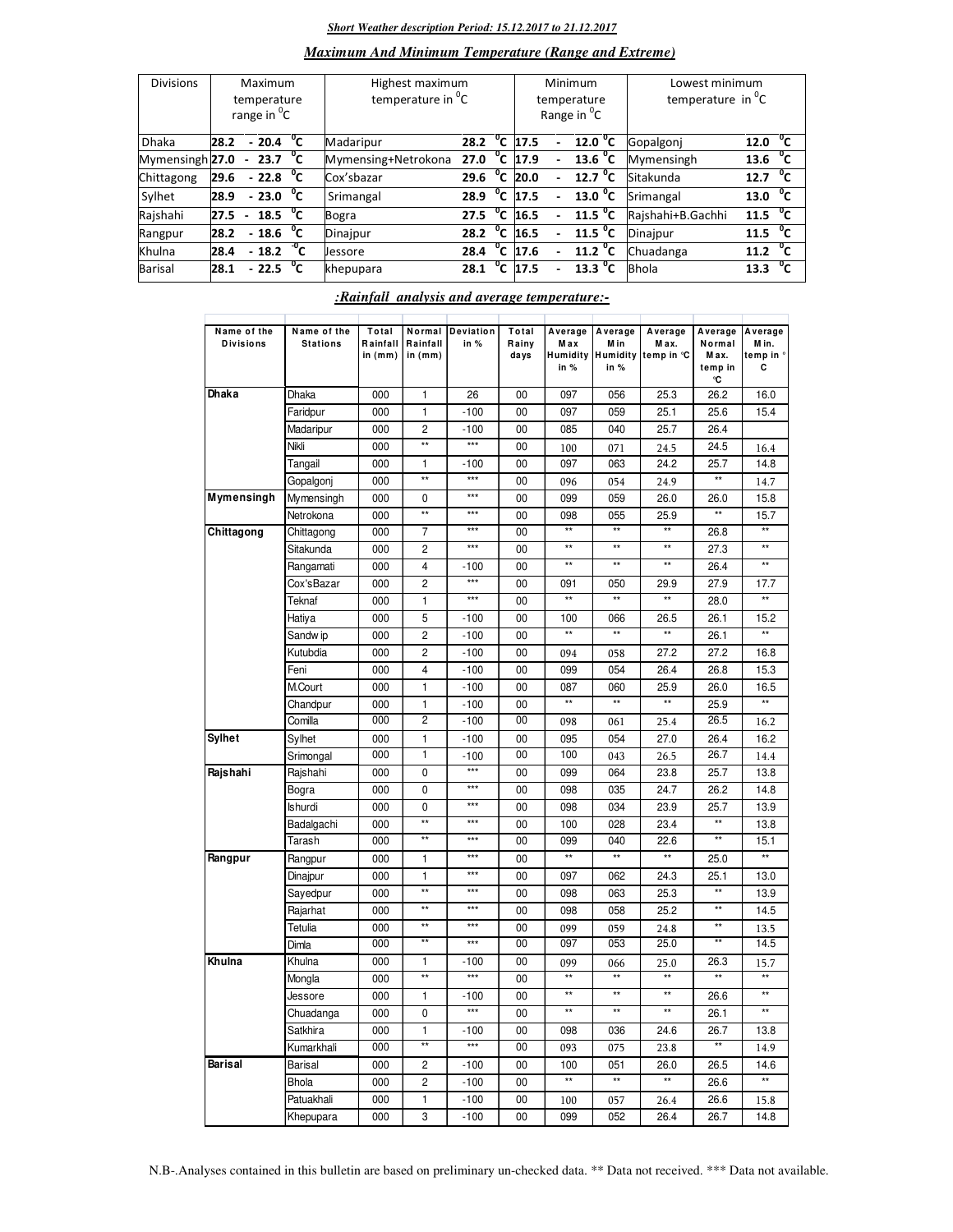Spatial distribution of Rainfall (mm). Period (15-12-2017 to 21-12-2017)

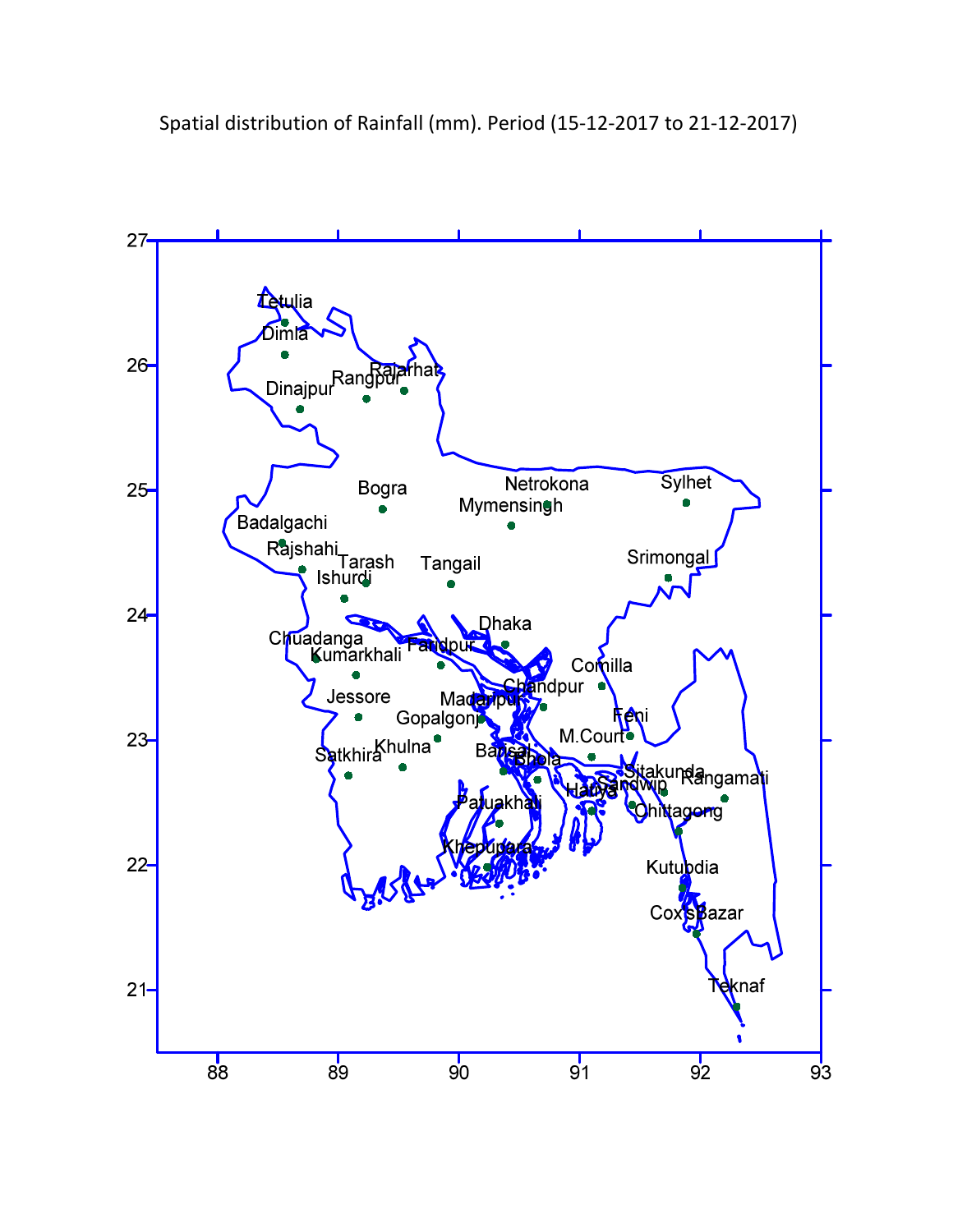![](_page_3_Picture_0.jpeg)

![](_page_3_Picture_1.jpeg)

# গণপ্রজাতন্ত্রী বাংলাদেশ সরকার বাংলাদেশ আবহাওয়া অধিদপ্তর কৃষি আবহাওয়া মহাশাখা আবহাওয়া ভবন, ই-২8, আগারগাঁও, ঢাকা-১২০৭। www.bmd.gov.bd

## এজিএম-২৩.০৯.০০০০.০৩৫.৫১.০১১.১৭.৪৮

তারিখ: ২৪-১২-২০১৭ খ্রিঃ

![](_page_3_Figure_5.jpeg)

## প্ৰধান বৈশিষ্ট্য সমূহঃ-

গত সপ্তাহে দেশের দৈনিক উজ্জ্বল সূর্যকিরণ কালের গড় ৪.৮৯ ঘন্টা ছিল । গত সপ্তাহে দেশের দৈনিক বাম্পীভবনের গড় ২.২১ মিঃ মিঃ ছিল।

## আবহাওয়ার পূর্বাভাসঃ- ২৪-১২-২০১৭ থেকে ৩১-১২-২০১৭ ইং পর্যন্ত।

এ সপ্তাহে দৈনিক উজ্জুল সূর্য কিরণ কাল ৪.০০ থেকে ৫.৫০ ঘন্টার মধ্যে থাকতে পারে । আগামী সপ্তাহের বাষ্পীভবনের দৈনিক গড় ২.০০ মিঃ মিঃ থেকে ৩.০ মিঃ মিঃ থাকতে পারে।

- উপ-মহাদেশীয় উচ্চচাপ বলয়ের বর্ধিতাংশ বিহার ও তৎসংলগ্ন এলাকা পর্যন্ত বিস্তৃত রয়েছে। মৌসুমী লঘুচাপ দক্ষিণ  $\bullet$ বঙ্গোপসাগরে অবস্থান করছে।
- এ সময়ে আকাশ অস্থায়ীভাবে অংশিক মেঘলাসহ আবহাওয়া প্ৰধানতঃ শুষ্ক থাকতে পারে।
- এ সময়ে দেশের মধ্য রাত হতে সকাল পর্যন্ত উত্তরাঞ্চল এবং নদী অববাহিকায় মাঝারী থেকে ভারী এবং দেশের অন্যত্র হাঙ্কা থেকে মাঝারী ধরনের কুয়াশা পড়তে পারে।
- এ সময়ে সারাদেশে দিন এবং রাতের তাপমাত্রা **১**-২° সেঃহ্রাস পেতে পারে।

(কাওসার পারভীন) উপপরিচালক পরিচালকের পক্ষে ফোনঃ ৪৮১১০১২১(দপ্তর)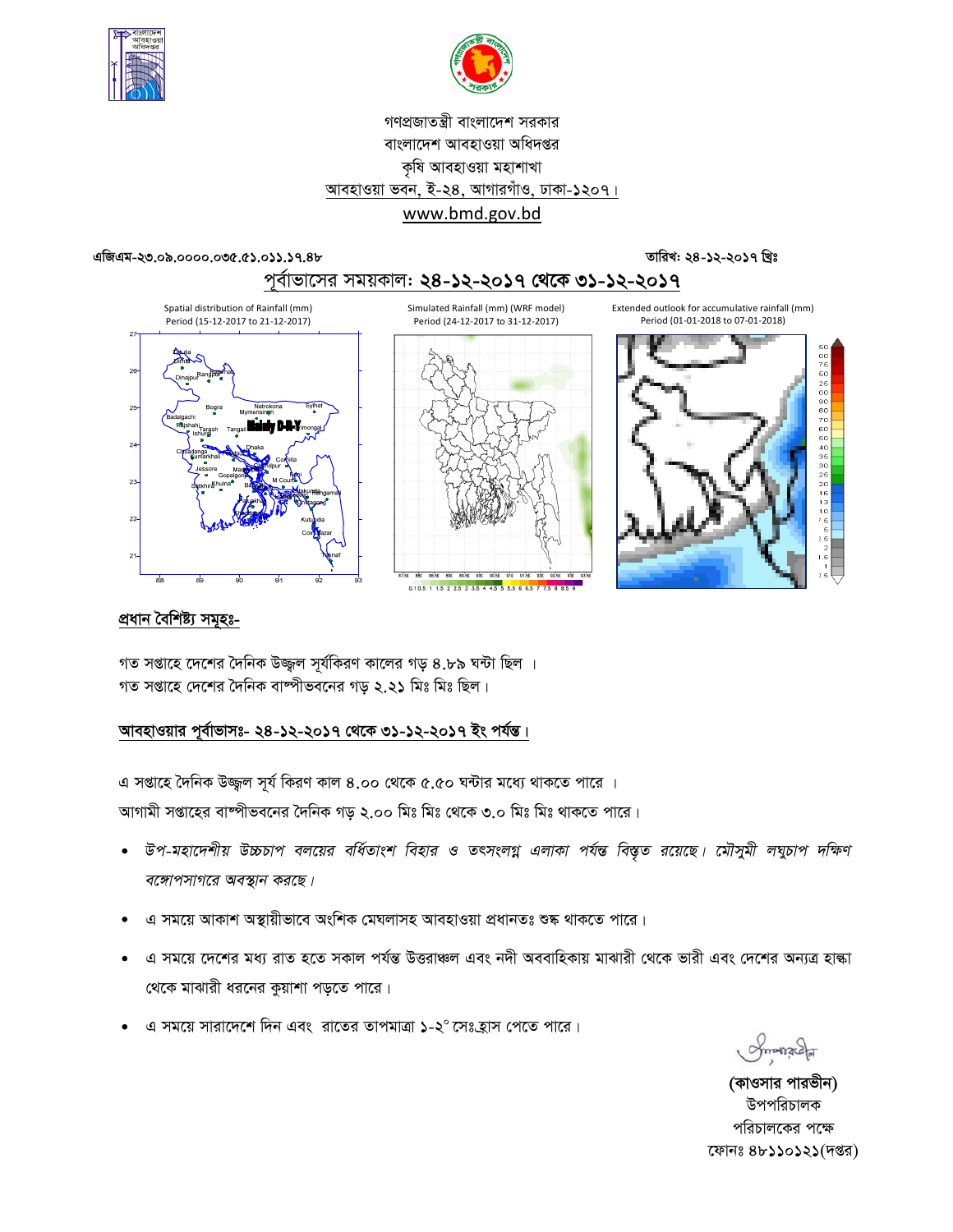## সংক্ষিপ্ত আবহাওয়া বিবরণী, সময়: ১৫.১২.২০১৭ থেকে ২১.১২.২০১৭

| বিভাগ<br>ঢাকা | ২৮.২<br>২৭.০ | সৰ্বোচ্ছ তাপমাত্ৰাৰ<br><i>পরিসর <sup>৩</sup></i> সেঃ<br>- ২০.৪ ° সেঃ<br>- <b>২৩.</b> ৭ °মেঃ | সৰ্বোচ্ছ তাপমাত্ৰা<br>মাদারীপুর | $^\circ$ সেঃ<br>২৮.২ ° সেঃ ১৭.৫ |      | সর্বোনিম্ন তাপমাত্রার<br><i><b>পরিসর <sup>0</sup>(সং</b></i><br>- ১২.০ |                        | সর্বোনিম্ন তাপমাত্রা<br>$^\circ$ সেঃ |                    |  |
|---------------|--------------|---------------------------------------------------------------------------------------------|---------------------------------|---------------------------------|------|------------------------------------------------------------------------|------------------------|--------------------------------------|--------------------|--|
|               |              |                                                                                             |                                 |                                 |      |                                                                        |                        |                                      |                    |  |
|               |              |                                                                                             |                                 |                                 |      |                                                                        |                        |                                      |                    |  |
|               |              |                                                                                             |                                 |                                 |      |                                                                        | ° (ञ $\,$              | গোপালগঞ্জ                            | <b>১২.০</b> ° সেঃ  |  |
| ময়মনসিংহ     |              |                                                                                             | এয়মনসিংহ ও নেত্রকোনা           | ২৭.০ $^{\circ}$ সেঃ ১৭.৯        |      | - ১৩.৬                                                                 | $\degree$ (ਸ $\degree$ | ময়মনসিংহ                            | ১৩.৬ ° সেঃ         |  |
| চট্টগ্ৰাম     | ২৯.৬         | $^{\circ}$ (সঃ<br>- ২২.৮                                                                    | কক্সবাজার                       | ২৯.৬ ° সেঃ                      | ২০.০ | - ১২.৭                                                                 | $^\circ$ সেঃ           | । সীতাকুড                            | <b>১২.৭</b> ° সেঃ  |  |
| সিলেট         | ২৮.৯         | $^\circ$ সেঃ<br>- ২৩.০                                                                      | শ্ৰীমঙ্গল                       | ২৮.৯ ° সেঃ                      | 39.6 | - ১৩.০                                                                 | $^{\circ}$ সেঃ         | শ্ৰীমঙ্গল                            | $50.0^\circ$ (সঃ   |  |
| রাজশাহী       | ২৭.৫         | - ১৮.৫ $^{\circ}$ সেঃ                                                                       | বণ্ডড়া                         | ২৭.৫ ° সেঃ                      | ১৬.৫ | $-33.0$                                                                | $^{\circ}$ সেঃ         | রাজশাহী ও বদলগাছি                    | $33.0^\circ$ পুরিঃ |  |
| রংপর          | ২৮.২         | $^\circ$ সেঃ<br>১৮.৬<br>$\sim$                                                              | দিনাজপুর                        | ২৮.২ ° সেঃ                      | ১৬.৫ | - ১১.৫                                                                 | $^\circ$ সেঃ           | দিনাজপুর                             | $33.0^\circ$ পুরিঃ |  |
| খুলনা         | ২৮.৪         | - ১৮.২ $\degree$ সেঃ                                                                        | যশোর                            | ২৮.৪ ° সেঃ                      | ১৭.৬ | $-33.3$                                                                | $^{\circ}$ সেঃ         | চয়াডাঙ্গা                           | ১১.২ ° সেঃ         |  |
| বরিশাল        | ২৮.১         | - <b>২২.৫</b> ° সেঃ                                                                         | খেপুপাড়া                       | ২৮.১ $^{\circ}$ (সঃ ১৭.৫        |      | - ১৩.৩                                                                 | $^{\circ}$ (সঃ         | ভোলা                                 | ১৩.৩ ° (সঃ         |  |

### মৌ বিভাগের নাম স্টেশনের নাম ষাভাবিক বছ্যুতি( %) মোট সৰ্বোচ্ছ সৰ্বোনিম্ন গড় সৰ্বো<del>জ</del> ্গড়<br>ম্বভাবিক সর্বোনিম্ন নৰ্বোনিম্ন বৃষ্টিপাত<br>(মিঃমিঃ) বৃষ্টিপাত<br>(মিঃমিঃ) রষ্টি পাতে: ডে আদ্রত তাপমাত্রা গড় ষাভাবিক দিন (ডিগ্ৰী সেঃ) তাপমাত্রা  $( %)$ মাদ্রতা তাপমাত্রা গড ডিগ্ৰী সেঃ) (ডিগ্ৰী তাপমাত্রা(  $( %)$ ডিগ্ৰী সেঃ) (সঃ) जका ঢাকা 000  $\overline{\mathbf{r}}$ ২৬  $\circ$ ২৫.৩ ০৯৭ ০৫৬ ২৬.২  $56.0$  $58.8$ ফরিদপুর  $\overline{\phantom{a}}$ ০৯৭ ২৫.১  $6.8$  $50.5$  $-200$ ০৫৯ ২৫.৬  $000$  $\circ \circ$ মাদারীপুর ২৬.8  $58.0$  $ob@$  $080$ ২৫.৭  $000$ ২ -200  $\circ\circ$ ন্ত্ৰিকলী  $*$  $***$  $**$ ২৪.৫  $5.8$ ०१১ 28.0  $000$  $_{\rm oo}$  $500$ টাঙ্গাইল  $58.b$  $50.0$  $\overline{\phantom{a}}$  $28.2$ ২৫.৭  $000$  $-500$  $^{\circ}$ ০৯৭  $\circ \circ$ : গাপালগজ্ঞ  $**$  $***$ ২৪.৯  $\ast\ast$  $58.9$  $**$  $008$  $000$  $^{\circ}$ ০৯৬ ময়মনসিংহ মযমনসিংহ \*\*\*  $000$ ২৬.০  $30.5$  $50.6$  $000$  $\circ$  $^{\circ}$ ০৯৯ ২৬.০ নত্ৰকোনা  $\ast\ast$ \*\*\* \*\*  $\ast$  $9.96$  $000$  $^{\circ}$ ০৯৮  $000$ ২৫.৯ চট্টগ্ৰাম চট্টগ্ৰাম \*\*\*  $\ast\ast$ \*\*  $* *$ \*\*  $\delta$ .8  $000$  $\mathsf{q}$  $\circ$ ২৬.৮ নীতাকুন্ড \*\*\* \*\*  $**$  $*$  $\ast\ast$  $000$  $\lambda$  $^{\circ}$ ২৭.৩  $9.96$ রাঙ্গামাটি  $\ast\ast$  $**$  $**$  $\ast\ast$  $000$ 8  $-500$  $\circ \circ$ ২৬.৪  $56.8$ কক্সবাজার  $***$  $9.9$ ০৯১  $000$ ২৯.৯  $36.6$  $000$  $\lambda$  $^{\circ}$ ২৭.৯ টেকনাফ  $***$  $\ast\ast$  $\overline{...}$  $**$  $**$  $\sqrt{25}$  $\mathbf{r}$  $\circ$  $\delta b$ .0  $000$ হাতিয়া 000  $\pmb{\mathfrak{C}}$  $-500$  $^{\circ}$  $\mathcal{L}$ ০৬৬ ২৬.৫ ২৬.১  $30.2$  $55.0$ ন্দ্বীপ  $*$  $**$  $*$  $\ast\ast$  $000$  $\mathcal{L}$  $-200$  $^{\circ}$ ২৬.১  $36.9$ কুতুবদীয়া  $000$  $\mathcal{L}$  $-200$  $^{\circ}$ ಂನಿ $8$ oQb ২৭.২ ২৭.২  $\mathcal{S} \mathcal{S}$ .b  $38.9$ ক্ৰী  $58.5$  $\bf{8}$  $-500$  $^{\circ}$ ০৯৯  $008$ ২৬.৪ ২৬.৮  $0.96$  $000$ মাইজদী (কার্ট ১৬.৫  $6.8$ 000  $\mathsf S$  $-500$  $^{\circ}$  $obq$ ০৬০ ২৫.৯ ২৬.০ চাঁদপুর  $**$  $\ast\ast$  $\ast\ast$  $\ast\ast$  $56.5$ 000  $\mathsf S$  $-500$  $^{\circ}$ ২৫.৯ কমিল্লা 000  $^{\circ}$  $\delta$ ৽৽  $20.8$ ২৬.৫  $30.5$  $50.8$  $\mathcal{L}$  $-500$ সিলেট সিলেট  $000$  $\mathsf S$  $-500$  $^{\circ}$ ০৯৫ o $Q$ 8 २१.० ২৬. $8$ ১৬.২  $58.8$ শ্ৰীমঙ্গল  $38.8$  $080$  $52.0$  $000$  $\mathsf S$  $-500$  $^{\circ}$  $500$  $24.6$ ২৬.৭ রাজশাহী রাজশাহী \*\*\*  $000$  $^\circ$  $^{\circ}$ ০৯৯  $0.58$ ২৩.৮ ২৫.৭  $50.b$  $52.8$ ৰগুডা \*\*\*  $000$  $^{\circ}$  $^{\circ}$  $\circ$   $\delta b$ ০৩৫ २8.१ ২৬.২  $58.b$  $50.0$ ঈশ্বরদী  $***$  $000$  $^{\circ}$  $^{\circ}$  $\circ$   $\delta b$  $\circ \circ 8$ ২৩.৯ ২৫.৭  $50.5$  $52.5$ বদলগাষী  $\ast\ast$  $***$  $***$ 000  $^{\circ}$  $\mathfrak{soo}$  $\circ \diamond$ ২৩. $8$  $\ast\ast$  $50.b$ তাডাশ  $**$  $**$  $**$  $000$  $***$  $_{\rm oo}$ ০৯৯  $080$ ২২.৬  $50.5$ রংপুর রংপুর  $***$  $\ast\ast$  $**$  $**$  $\ast\ast$ 000  $\mathcal{S}$  $^{\circ}$ ২৫.০  $32.5$ দিনাজপুর  $***$ 000  $\mathcal{S}$  $^{\circ}$ ০৯৭ ০৬২ ২৪.৩ ২৫.১  $50.0$  $52.0$ সৈয়দপুর  $***$  $**$  $**$  $\ast\ast$  $50.5$  $000$  $^{\circ}$  $\circ$   $\delta b$ ০৬৩ ২৫.৩ ়<br>রাজারহাট  $*$  $**$  $***$  $\ast\ast$  $58.0$ 000  $^{\circ}$  $\circ$   $\delta b$ o¢b ২৫.২ তেতুঁলিয়া  $\pm\pm$  $***$  $28.b$  $\ast\ast$  $50.0$  $**$ 000  $^{\circ}$ ০৯৯ ০৫৯ ডিমলা  $**$ \*\*\*  $**$  $**$  $000$  $^{\circ}$ ०৯१ ০৫৩ ২৫.০  $58.0$ शूलबा থুলনা 000  $\mathcal{S}$  $-500$  $^{\circ}$ ০৯৯ ০৬৬ ২৫.০ ২৬.৩  $30.9$  $50.5$

## <u> বৃষ্টিপাত বিশ্লেষৰ এবং স্বাভাবিক তাপমাত্ৰা</u>: -

 $\circ$ 

 $\circ$ 

 $^{\circ}$ 

 $^{\circ}$ 

 $^{\circ}$ 

 $^{\circ}$ 

 $^{\circ}$ 

 $^{\circ}$ 

 $\circ$ 

 $**$ 

 $\ast\ast$ 

 $\ast\ast$ 

 $\circ$   $\delta b$ 

০৯৩

 $500$ 

 $\ast\ast$ 

 $\mathcal{L}$ 

০৯৯

 $**$ 

 $\ast\ast$ 

 $\ast\ast$ 

০৩৬

०१৫

৽৫১

 $\ast\ast$ 

०৫१

০৫২

 $**$ 

 $\ast\ast$ 

 $\ast\ast$ 

২8.৬

২৩.৮

২৬.০

 $\ast\ast$ 

২৬.8

২৬. $8$ 

 $***$ 

২৬.৬

২৬.১

২৬.৭

 $\ast\ast$ 

২৬.৫

২৬.৬

২৬.৬

২৬.৭

 $**$ 

 $\ast\ast$ 

 $\ast\ast$ 

 $30.b$ 

১৪.৯

 $58.6$ 

 $\ast\ast$ 

 $30.5$ 

 $58.5$ 

 $***$ 

 $52.0$ 

 $32.6$ 

 $50.5$ 

 $**$ 

 $50.8$ 

 $58.5$ 

 $30.0$ 

 $50.5$ 

মংলা

যশোর

চয়াডাঙ্গা

সাতক্ষীরা

কুমারথালী

বরিশাল

ভোলা

পটুয়াথালী

খেপুপাডা

বরিশাল

000

 $000$ 

000

 $000$ 

 $000$ 

 $000$ 

 $000$ 

 $000$ 

 $000$ 

 $**$ 

 $\mathsf S$ 

 $\circ$ 

 $\overline{\mathbf{r}}$ 

 $\ast\ast$ 

 $\mathbf{z}$ 

 $\lambda$ 

 $\mathbf{A}$ 

 $\circ$ 

\*\*\*

 $-500$ 

 $***$ 

 $-500$ 

 $***$ 

 $-200$ 

-Joo

 $-500$ 

-Soo